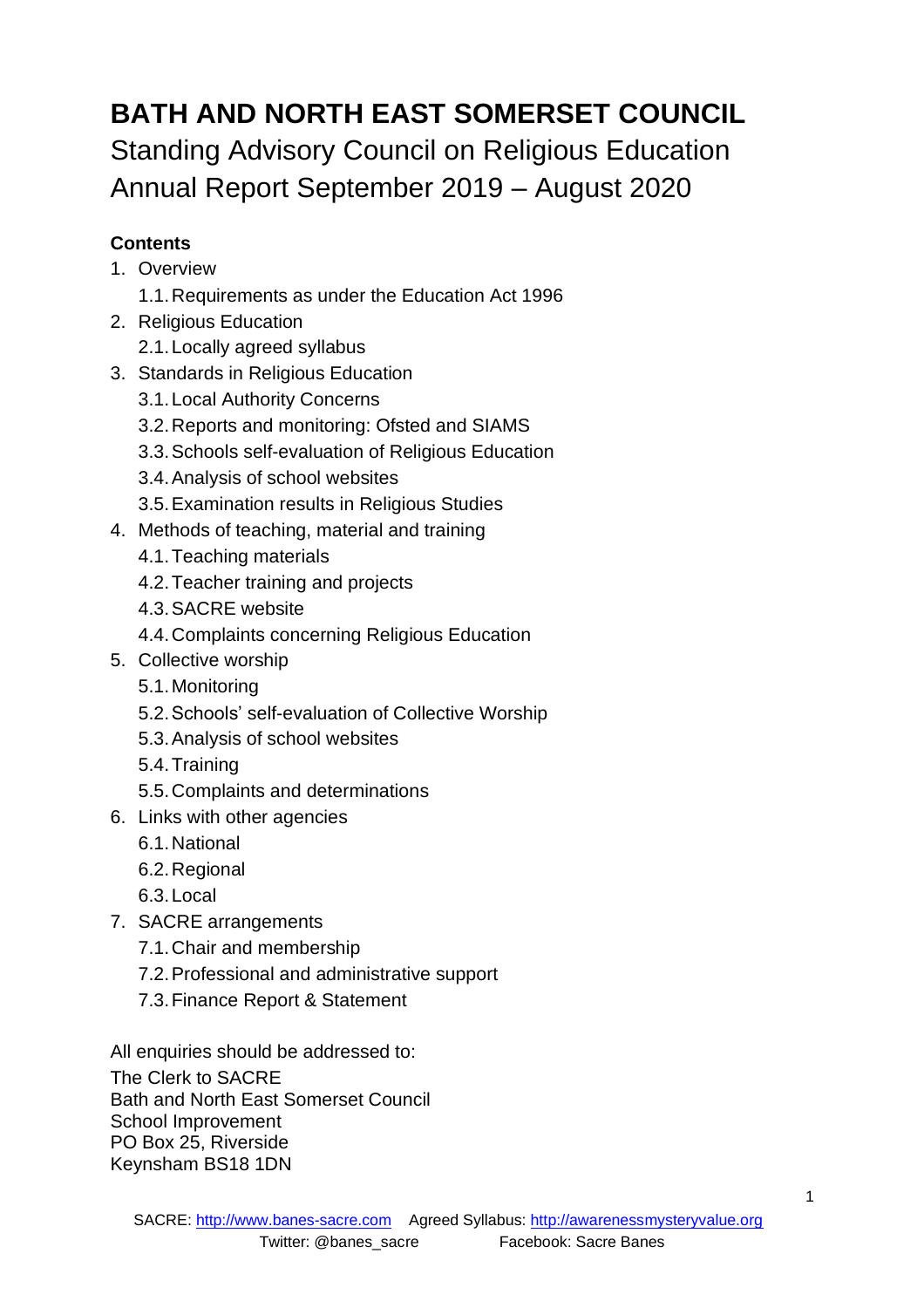## **1 Overview**

- **1.1** Requirements as under the Education Act 1996
	- Much of the year, from the last week of March onwards, was disrupted by the Covid-19 lockdown arrangements. As in previous years, however, there were no applications from Headteachers in community schools to waiver the requirements that collective worship shall be wholly or mainly of a broadly Christian character.

#### **2 Religious Education**

2.1 Locally agreed syllabus

Bath and North East Somerset SACRE shares a locally agreed syllabus with Bristol, North Somerset and the London Borough of Haringey. Since its adoption in 2016, SACRE has added a wealth of materials to its website to support schools in the provision of high quality RE. The programmes of study, together with all the supporting guidance, can be found at [awarenessmysteryvalue.org.](http://awarenessmysteryvalue.org/) A link to the site is also published on the Bath & North East Somerset SACRE website: [banes-sacre.com.](http://banes-sacre.com/)

In a very difficult end to the year, due to the Covid-19 pandemic, SACRE published support for online RE learning in messages to schools and academies.

## **3 Standards in Religious Education**

- 3.1 Local Authority Concerns SACRE has not been informed by the Local Authority of any concerns about standards of religious education in primary, secondary and special schools.
- 3.2 Reports and Monitoring: Ofsted and SIAMS

SACRE accesses Ofsted reports on local schools throughout the year. During 2019-20, only three schools received inspections; and only one of these mentioned RE (or collective worship). This was Farrington Gurney CofE Primary School, where it was noted that 'Leaders are passionate about developing pupils' knowledge in religious education (RE). Pupils talk about their current learning in RE with confidence. For example, children in the early years talk knowledgably about the key parts of a church, and pupils in Year 3 demonstrate a good understanding of stories from the Old Testament, for example Exodus. However, pupils struggle to recall knowledge that they have been previously taught.'

At Welton Primary School, although RE was not mentioned, inspectors noted that 'Pupils' spiritual, moral, social and cultural development is well supported through carefully planned assemblies, lesson[s] and events. Pupils learn to respect each other and celebrate differences, through a wide range of activities that teach them about people in the wider world'.

In addition to Ofsted inspections, all Church of England schools are inspected as a designated church school through the Statutory Inspection of Anglican and Methodist Schools (SIAMS). Church schools are inspected every three years if the school's previous judgment was Ineffective (previously Inadequate) or Requiring Improvement (previously Satisfactory), and every five years if previously judged to be Excellent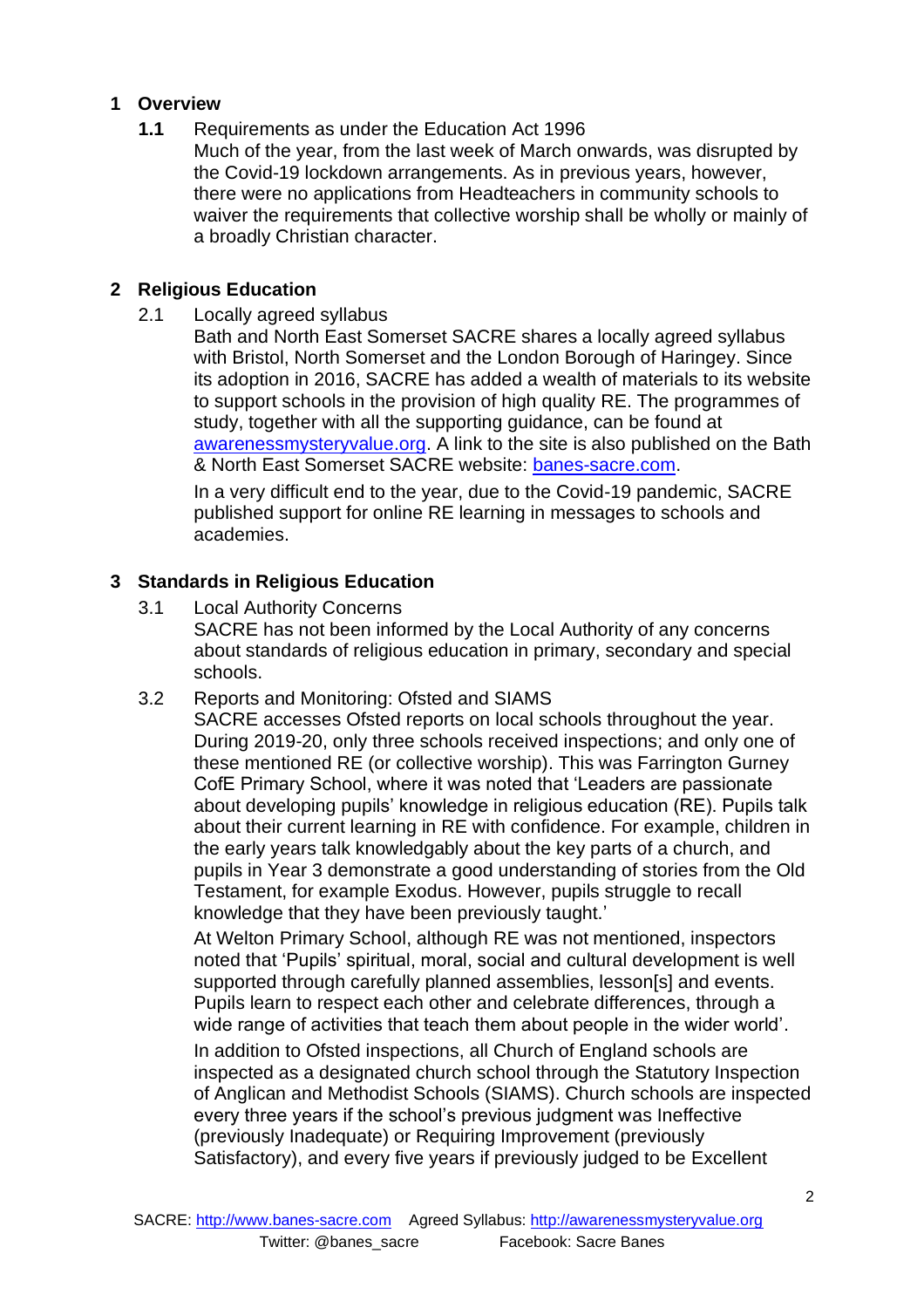(previously Good or Outstanding). No schools have been inspected since Easter 2020. It is not known when they will restart but it would be January 2021 at the earliest. In Bath & North East Somerset SIAMS has rated no church schools Ineffective and just one that is currently rated to be Requiring Improvement. The rest are rated Good or Excellent.

- 3.3 Schools' Self-evaluation of Religious Education In order for SACRE to gain information about RE and collective worship in Bath & North East Somerset schools, SACRE has begun to send a short survey to a proportion of schools on a rotational basis each year.
	- 3.3.1 During the school year, replies were received from seven schools. These were from one community junior school, one voluntary controlled primary school, one junior academy, two church primary academies and two secondary academies. *Overall, compared with responses from previous years, but given the fairly small sample, there appear to have been improvements in the average time provided for RE in the curriculum, and in providing pupils with contact with representatives of different worldviews, though there are continuing weaknesses in providing CPD for teachers other than within some of the schools themselves.*
	- 3.3.2 All bar one of the schools (the community junior school) were providing an average of at least 50 minutes of RE on the timetable each week. In terms of a budget for RE, four schools said that they had no budget and had to request money as needed, one provided at least £2 per pupil for RE resources and only one less than £1.
	- 3.3.3 None of the schools reported that pupils were being withdrawn from *all* of RE by their parents, and only two schools (one community junior and one secondary academy) reported that one or more pupils were being withdrawn from *part* of the RE programme.
	- 3.3.4 Two of the schools reported average levels of attainment in RE and three above average. One school reported high levels of attainment (a secondary academy) and one low (the other secondary academy). In terms of the standard of progress and learning in RE, one school (a church primary academy) reported a need for improvement, four that standards were good and two (both secondary academies) outstanding.
	- 3.3.5 All the schools that responded to the questionnaire had an RE leader in place but there was a very mixed picture of continuing professional development (CPD). All bar two of the schools had undertaken some *internal* training for staff in the previous year. At the same time, only three of the schools had organised training for at least one member of staff on a course *external* to the school during the year and none of the schools reported that any teacher had received RE training of more than one day over the year.
	- 3.3.6 All bar two of the schools had organised visits for pupils in the previous year, with three having conducted two or more. All bar two had received at least two outside visitors to contribute to RE lessons. All had built up their own artefact collections, and only one reported use of the SACRE Resources held at Saltford School.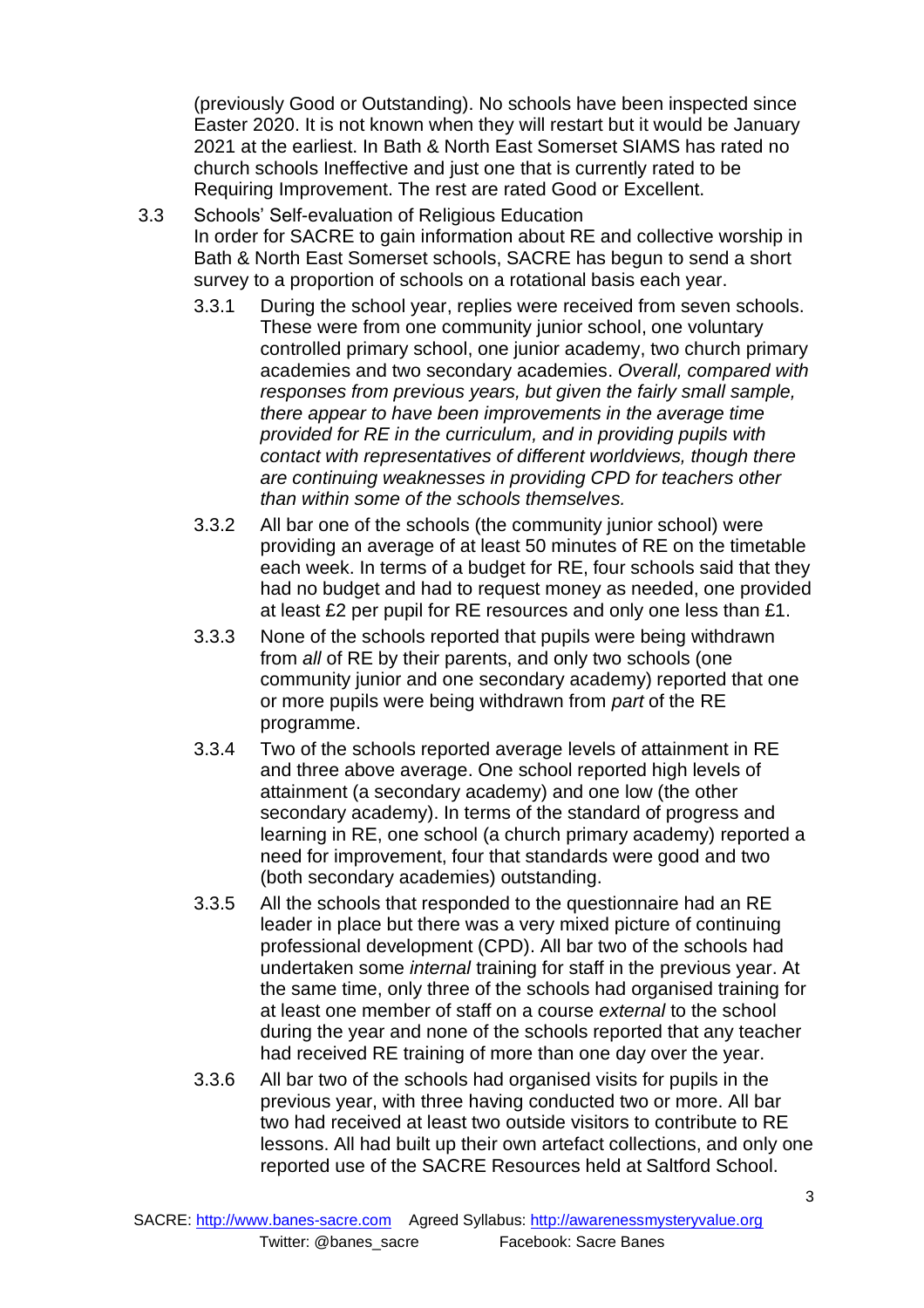Only two schools current membership of National Association of Teachers of RE (NATRE) and were therefore subscribed to RE Today mailing. All bar one of the schools (a secondary academy) reported that they had contact with an RE adviser (from the LA, Diocese or faith community) in support of RE during the year.

- 3.3.7 Only one of the schools (a secondary academy) reported that there was insufficient time for RE in some years.
- 3.4 Analysis of school websites
	- 3.4.1 SACRE has decided to investigate the websites of schools in the cohort that did not submit a response to the survey. This amounted to a review of 23 websites. A simplified 'traffic-light' system was used by SACRE members this year to indicate quickly whether the websites contained information about the legal requirements for RE and collective worship, and to credit them where further information had been uploaded regarding such aspects of programmes of study and contributions to pupils' understanding of British Values and to pupils' spiritual, moral, social and cultural development.
	- 3.4.2 Results of SACRE members' analysis were very mixed, though positive overall. RE was mentioned on most websites, but not in five of the 23 cases. There was no mention of a policy for RE, including the right to withdraw, on six of the sites, and no evidence was provided of planning for spiritual, moral, social and cultural development and/or British Values on four. Eight websites had only partial information on such planning.
	- 3.4.3 SACRE members were also asked to rate how easy the school websites were to navigate, and find the information they were looking for. Of the 23, 15 were rated green for good, eight were rated amber and none were rated red for poor.
	- 3.4.4 SACRE is currently considering how best to follow up with individual schools. Last year, as a result of a more detailed analysis, SACRE's Associate Adviser wrote to all schools with a list of items of good practice regarding school websites and RE and collective worship. The letter also indicated some of the disappointing features of the SACRE findings. In any event, SACRE will continue to monitor school websites and provide some feedback for schools.
- 3.5 Secondary schools' public examination results
	- 3.5.1 This year, schools were not required to share their KS4 and 5 data as it could not be used for any reporting or accountability purposes. Many schools declined to share their data so the analysis is not possible this year. All the same, *SACRE sends its congratulations to the staff and students for all their efforts in an exceptionally challenging year.*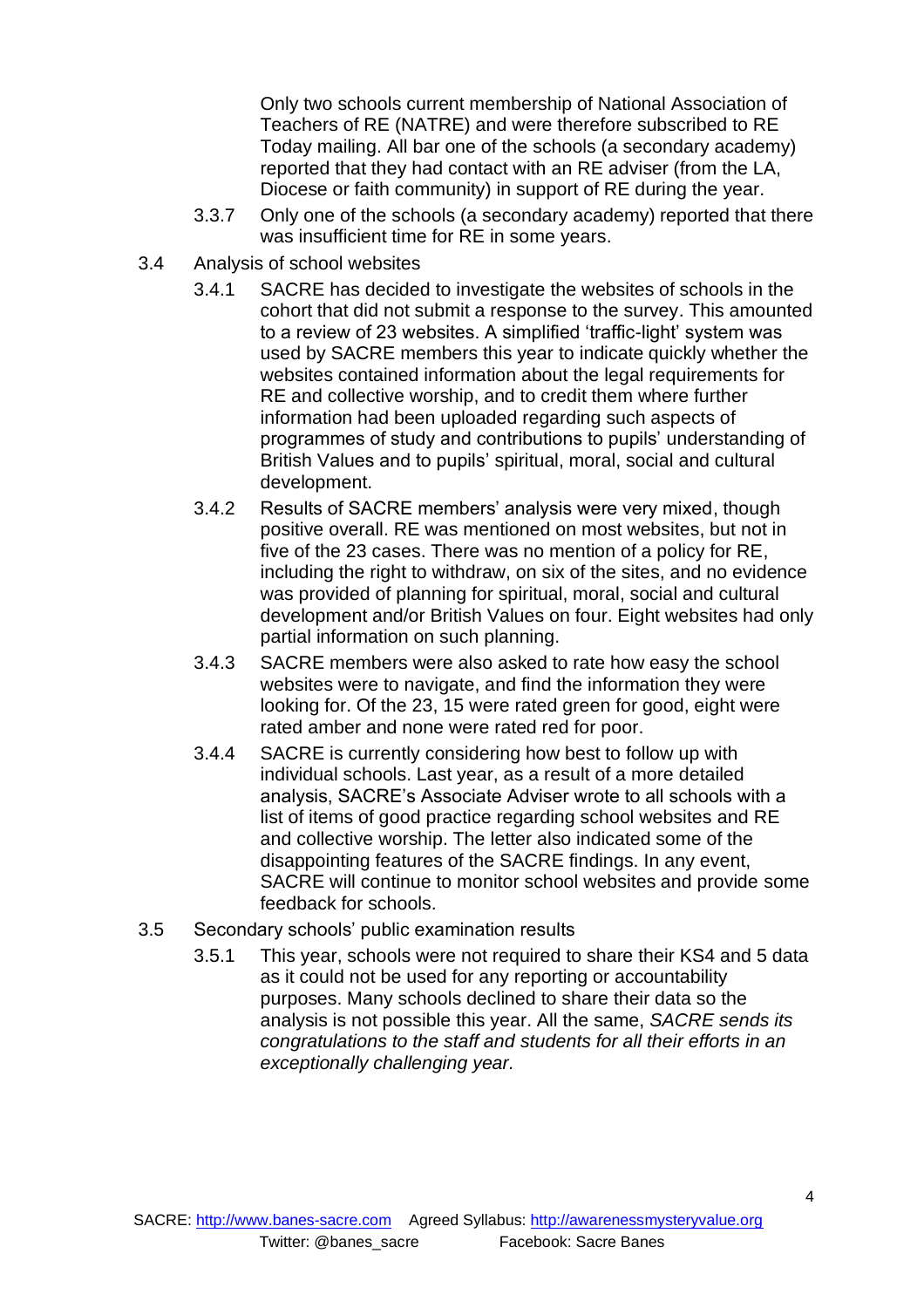# **4 Methods of teaching, material and training**

4.1 Teaching materials

The agreed syllabus website [awarenessmysteryvalue.org](http://awarenessmysteryvalue.org/) contains a wealth of resources for teachers as well as the statutory programmes of study. During the year updates and amendments were made to the existing materials and preliminary syllabus review meetings with our partner SACRE advisers were held.

SACRE continues to maintain a collection of artefacts for all of the major religions at Saltford Primary School, and a subscription was taken out for the National Association for Teachers of Religious Education (NATRE) which includes regular mailings from RE Today. The termly RE Today magazine and curriculum booklets are added to the Saltford School collection. A member of staff there receives a small stipend for managing the resources and arranging free loans to Bath & North East Somerset schools.

4.2 Teacher training and projects

One training event for teachers took place: a seminar led by the Holocaust Education Trust. The event was organised in conjunction with Bath Spa University and took place in one of the University's training rooms. Two schools took up the offer of free places and the event was also attended by five SACRE members and 17 History and RE PGCE students from Bath Spa University.

SACRE successfully applied for a Westhill/NASACRE Award for 2020-21. The project will involve teachers from across the Agreed Syllabus partnership area in the development of mini-schemes of learning around the theme of 'RE-Live'. It will make use of examples from the contemporary world to improve pupils' knowledge and understanding of the diversity of religion and belief and a deeper understanding of people from different groups.

SACRE has also expressed an interest in being part of an REC project to develop the role of SACRE in the form of a 'Local Area Network for Religion and Worldviews' as recommended by the 2018 Commission on RE.

4.3 SACRE website: [banes-sacre.com.](http://banes-sacre.com/)

The SACRE website was maintained and updated during the year. A coopted member of SACRE receives a small stipend for managing the site and ensuring it is kept up-to-date. As well as information about SACRE, the site contains ideas for RE specifically for Bath and North-East Somerset schools, including lists of resources available to borrow and reports on the use of local visits and visitors to support agreed syllabus RE.

4.4 Complaints about Religious Education The Local Authority/SACRE received no formal complaints concerning RE.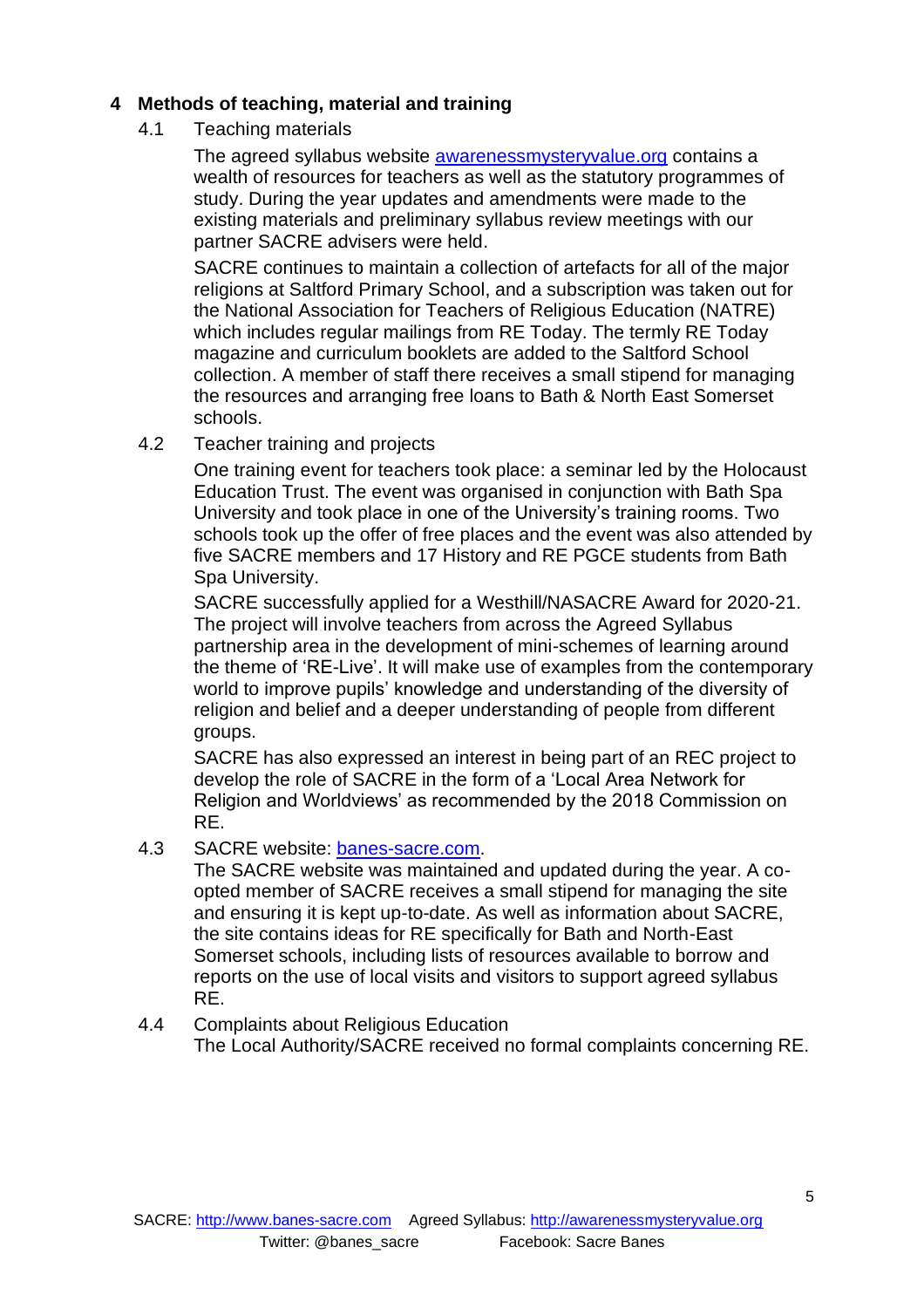# **5 Collective worship**

5.1 Monitoring

As with religious education (see section 3.2), SACRE has initiated a survey of a selection of schools on a rotational basis over three years, providing schools with the opportunity to provide a self-evaluation of the provision and quality of collective worship.

- 5.2 Schools' Self-evaluation of Collective Worship
	- 5.2.1 There were seven responses to the survey on collective worship. *Overall, compared with responses from previous years, but given the fairly small sample, there appears to have been a decline in the incidence of opportunities for 'genuine acts of collective worship' to take place on a daily basis. Nevertheless, there has been no increase in the number of pupils being withdrawn from collective worship or assemblies by their parents / carers.*
	- 5.2.2 Two of the schools surveyed (one community junior and one junior academy) had a single pupil being withdrawn from acts of collective worship by their parents. The others reported no withdrawals at all.
	- 5.2.3 All the schools bar one (a secondary academy) received support from local ministers of religion. All bar the two secondary academies received contributions to collective worship from visitors other than a local minister of religion.
	- 5.2.4 Only one of the seven schools reported that there was a genuine opportunity for pupils to participate in an act of worship every day. Three schools (one community junior and both secondary academies) reported that there were no genuine opportunities for pupils to participate in collective worship each week.
	- 5.2.5 None of the schools considered that the quality of pupils' experience of assemblies / acts of collective worship was 'outstanding'. Six reported that the experience, particularly in relation to 'assemblies' was 'good, but in both secondary academies the quality of opportunity for collective worship was judged to be inadequate.
- 5.3 Analysis of school websites

As for religious education, SACRE analysed the websites of the schools that failed to respond to the invitation to participate in the self-evaluation survey, using a simplified 'traffic-light' system. It was found that 13 schools included a substantial reference to collective worship on their websites, which was a vast improvement on the previous year, when only a few sites mentioned it. Four of the sites included a partial mention. Despite the legal requirement to let parents know of the right to withdraw children from the daily act, however, seven of the sites failed to mention it. As for RE, SACRE will provide some feedback for schools about its findings on collective worship on school websites.

5.4 Training

No training on collective worship was organised by SACRE during the year but information from other local providers, such as the Diocese of Bath & Wells was circulated to schools.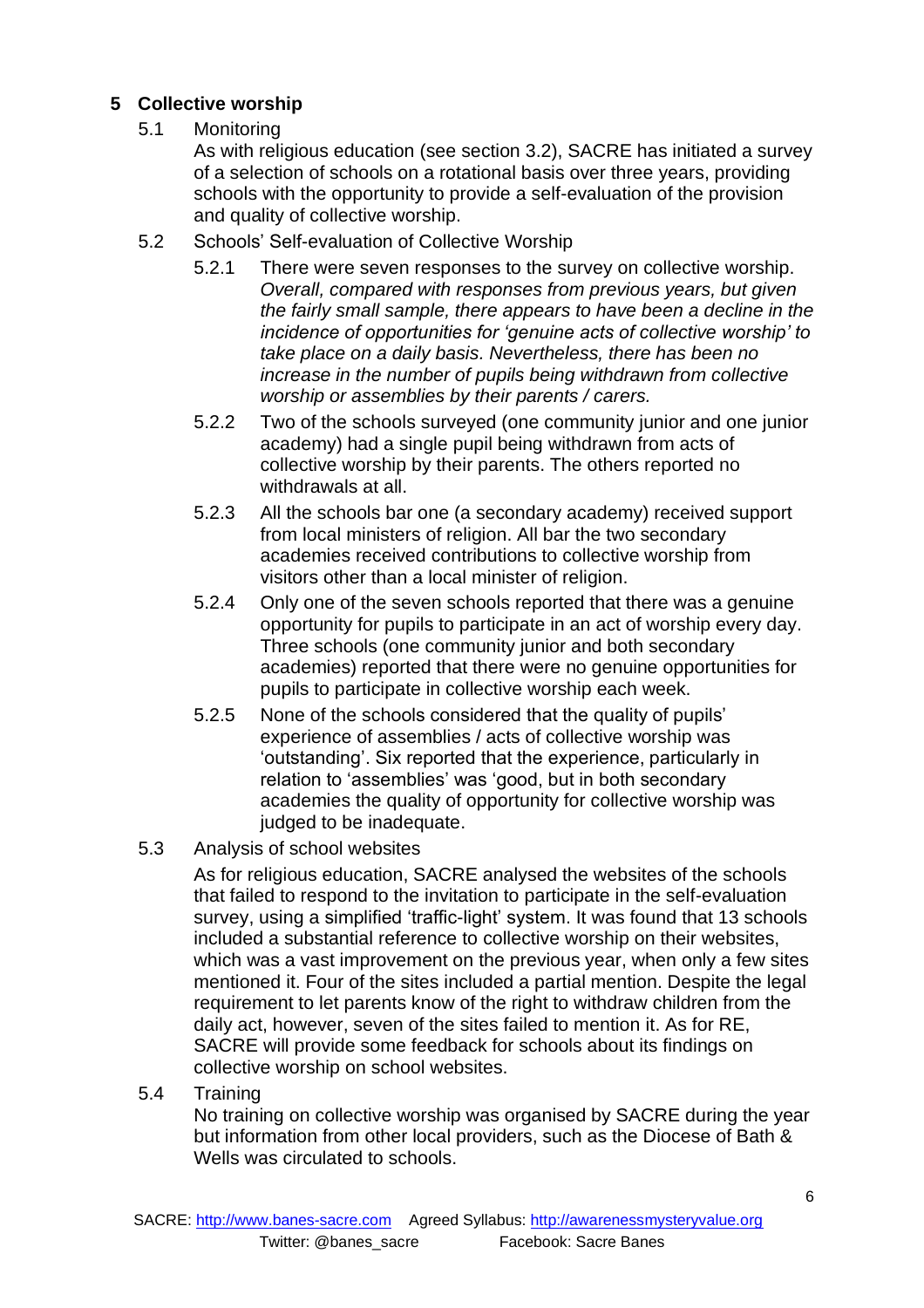# 5.5 Complaints and determinations

The Local Authority/SACRE received no formal complaints, and there were no requests from schools to vary the legal requirement for collective worship.

# **6 Links with other agencies**

# 6.1 **National**

SACRE's Associate Adviser attended two Religious Education Council of England and Wales (REC) general meetings, in November 2019, (at the East London Mosque & London Muslim Centre) and May 2020 (via Zoom). He brought reports on these events to subsequent SACRE meetings. The National Association of Standing Advisory Councils on RE (NASACRE) did not hold an AGM this year, but reports from the Executive had been published on the NASACRE website.

## 6.2 **Regional**

Three SACRE members attended the Southwest Conference for SACREs, which featured a keynote address by Trevor Cooling (Chair of the REC). The conference included workshops on 'Reviewing an Agreed Syllabus in the light of the National Entitlement and Big Ideas for RE', 'Engagement and Monitoring of RE provision in Schools using website checking as a tool for SACREs' and 'The new 2019 OFSTED Framework and the monitoring of RE'. A full report on the conference was shared with SACRE members and implications for future SACRE work and Agreed Syllabus review noted.

Bath & North East Somerset SACRE continued to take part in the regional Learn Teach Lead RE (LTLRE) project, with funding from Diocesan and other charities, aiming to provide training in religious education, especially though the building of communities of RE teachers across the region. A third annual regional conference was postponed due to the pandemic but the planning would go forward in the hope of running it in 2021. Although schools were prioritising English Maths and Science in their new curriculum arrangements, the LTLRE group had provided some RE resources, e.g., for a Ramadan project and one on what faith communities were doing in lockdown – these had been shared with link schools. There had also been support for a project for secondary schools relating to the Black Lives Matter campaign. It used music and the arts and would go on the LTLRE website.

## 6.3 **Local**

Contact is maintained and found helpful with North Somerset, Haringey and Bristol SACREs, the Secondary Heads of Religious Education and the Bath Interfaith Group.

Bath Interfaith Group (IFG) members are represented on SACRE (Committee A), and local interfaith events are publicised to SACRE members.

In October 2019, representatives of different faiths addressed the annual meeting with Bath IFG Patron the Mayor of Bath Councillor Gerry Curran on his theme of 'Water'. This theme was repeated for the general public at the Mayor's Multifaith Gathering in February 2020.

7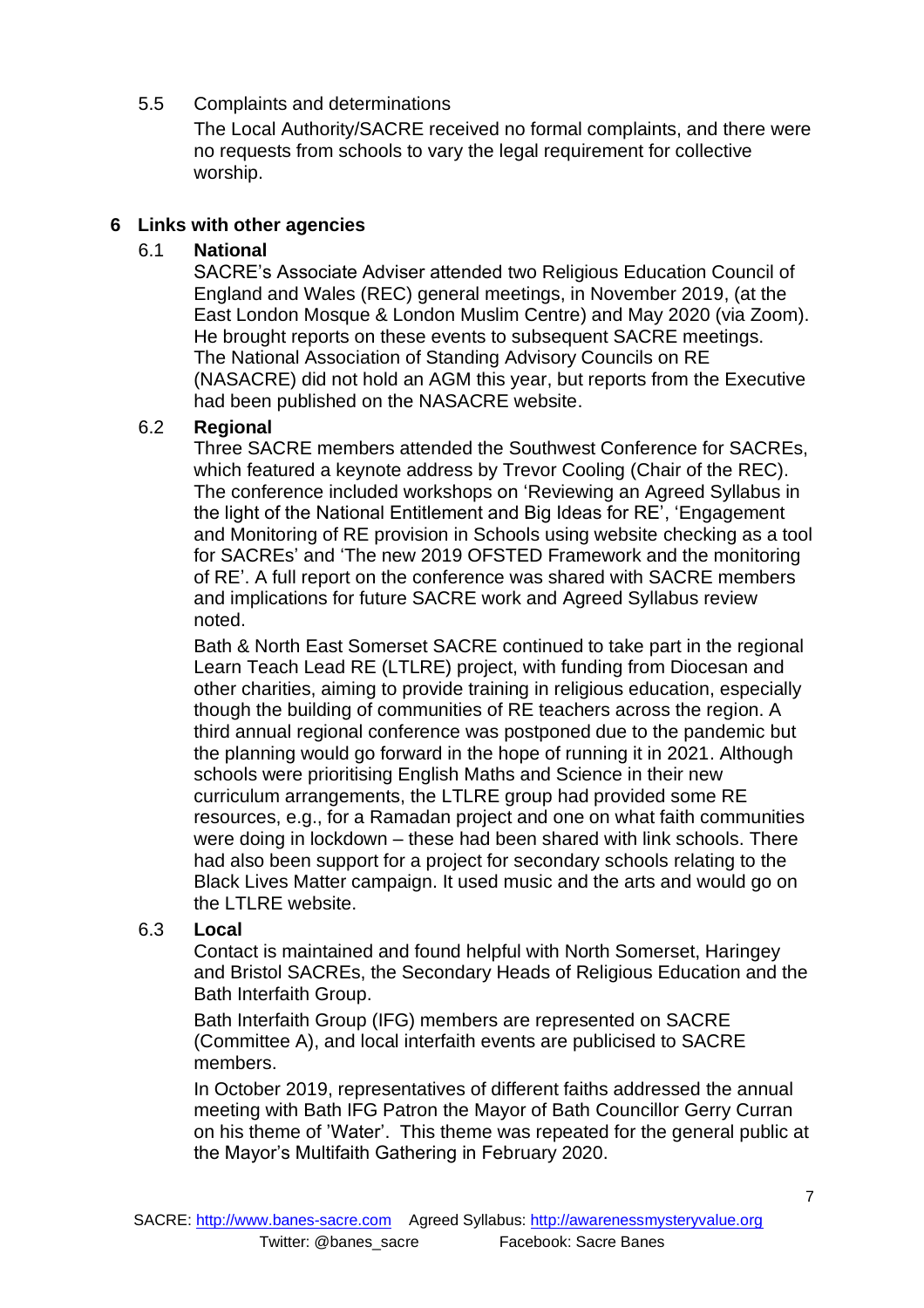As in each October, representatives of different faiths commemorated the Week of Prayer for World Peace, and to mark National Interfaith Week in November, Hindu members of the panel addressed the theme 'The Many Colours of Hinduism'.

In December, Bath Islamic Centre Imam Mohammed Gamal gave a talk about the miraculous birth of Jesus from the Qur'anic perspective.

Activities in 2020 began with Bath's annual event to honour victims of the Holocaust and other Genocides, coordinated by B&NES Council. The theme 'Stand Together' was centred around an interview with a Kinder-Transport survivor, and with music from local musicians.

The final 'live' event just before lockdown began in March was a talk on Progressive Revelation: 'One God, Many Faiths' by a member of the Bahá'i Faith.

Several planned events had to be cancelled, and The IFG continued with discussions via video conference. The first was to look at 'The response of faith communities to the Covid-19 pandemic'; with contributions from seven faith communities, held in May. In July, another was held on the topic of 'Charity' from the perspectives of six faiths (using their Holy texts).

The active programme demonstrates the good variety of local faith practitioners and activities available as a resource to SACRE.

## **7 SACRE arrangements**

7.1 Chair and membership

SACRE's Chair is Dr Jane O'Hara (Group A – Bahá'i Community) and there are two Vice-Chairs, David Williams (Group B – Church of England) and Dr Yukteshwar Kumar (Group A – Hindu Community). Dr Kumar stood down in October 2019 and Narada Das (Group A – Hindu Community – ISKCON), was elected in his place. Dr O'Hara was re-elected for a further three year term as Chair in the October 2019 meeting.

SACRE is fortunate in having participation from a diverse representation from local faith communities, and these contacts are especially useful as a resource to RE teachers locally.

SACRE recorded its grateful thanks to three members who left its service this year, Kerry Huggins (NASUWT), Rashad Azami of the Muslim community and Tim Powell (Unitarians).

During the year Lindsey Thompson (NEU) was temporarily elected to SACRE and then Polly Netto, as permanent member. A new Church of England representative, Miranda Young, and new LA representative, Stephen Luke, were also welcomed to SACRE as new members.

- 7.2 Professional and administrative support SACRE was supported by Dave Francis, the Associate Adviser for Religious Education and Clerk to SACRE.
- 7.3 Finance report See Financial Statement below.